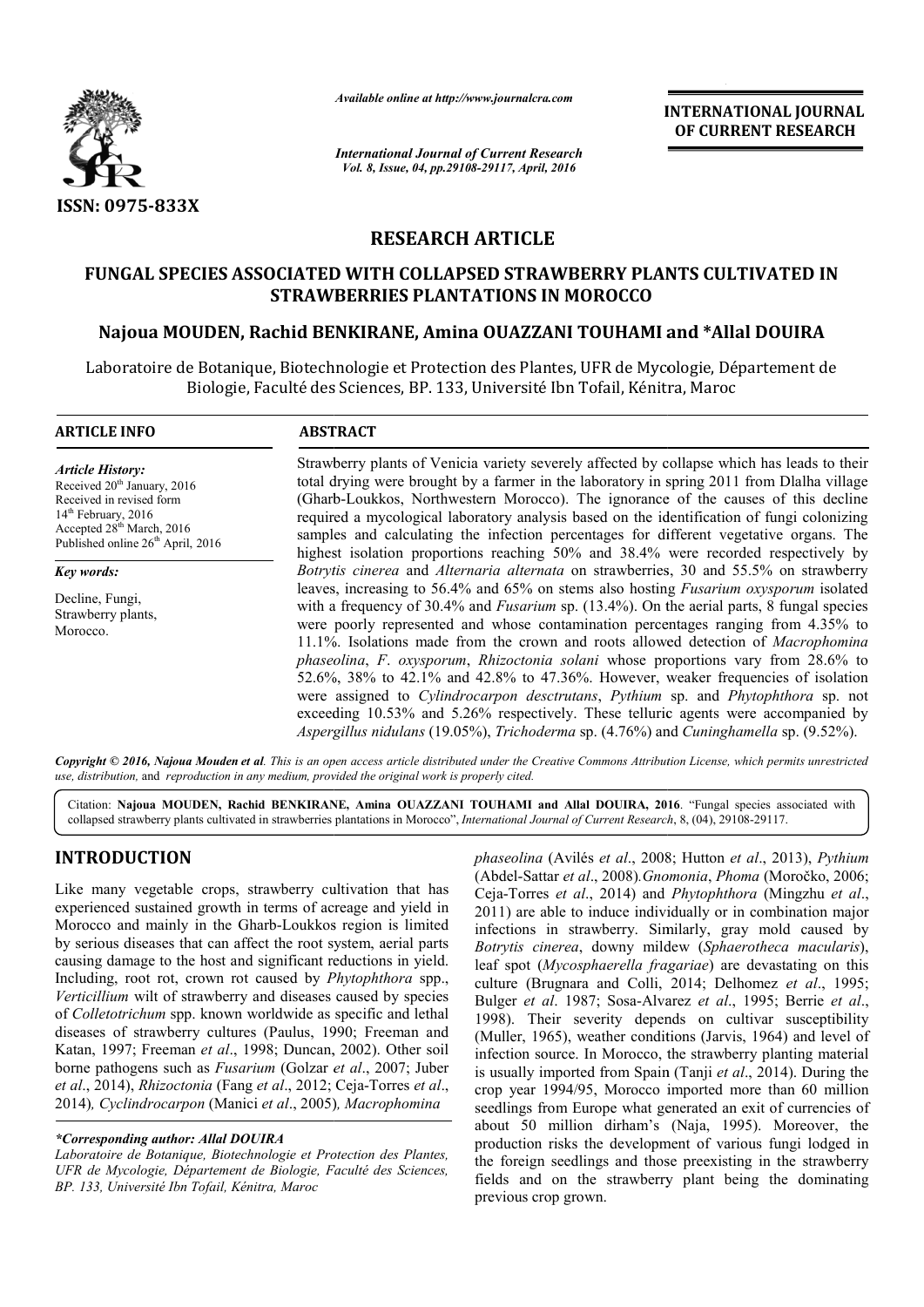In 2010, a sickly strawberry plant parts of three varieties (Camarossa, Festival and Splander) collected from two strawberry farms in Moulay Bousselham (Gharb-Loukkos, Northwestern Morocco) yielded numerous fungal species as *Botrytis cinerea*, *Chaetomium globosum*, *Alternaria alternata*, *Mucor* sp., *F. avenaceum*, *F. semitectum*, *F. oxysporum*, *F. solani*, *Verticillium dahliae*, *Colletotrichum acutatum*, *Aspergillus nidulans*, *Ulocladium atrum*, *Stemphyllium botryosum*, *Gliocladium roseum*, *Thielavia terricola*, *Stachybotrys* sp. and *Rhizoctonia solani* with varied frequency (Mouden et *al*., 2013). In 2011, fungal isolation from senescent strawberry plants of Festival variety collected from a Dlalha beside Moulay Bousselham revealed the presence of *Pestalotia longisetula* (Mouden *et al*., 2014). Fungi belonging to about 40 genera were isolated from either frigo- or field-grown strawberry plants (Rigotti *et al*., 2003). In Spain, Avilès *et al*., (2008) reported drying and mortality of many strawberry cultivars following transplantation into the field in Huelva. In spring 2011, a farmer brought to the laboratory a large number of samples of strawberry plant of the Venicia variety presenting the symptoms of deterioration and wilt.

He also announced that other strawberry growers suffered from the same damages. This study was carried out with an aim of giving a mycological diagnosis on the cause of dieback and premature wilting of strawberry plants of the cultivated Venicia variety.

# **MATERIALS AND METHODS**

Twenty samples of infected strawberry plants of the Venicia variety collected in Dlalha (Moulay Bousselham, Northwestern Morocco) and brought to the laboratory by a farmer in spring 2011were placed in white plastic bags in a refrigerator.

#### **Fungal isolation and identification**

The analysis of the mycoflora associated with leaves, stems of strawberry plants was conducted using the modified Blotter method (Benkirane, 1995). Leaves and stems showing different types of lesions or necrosis were removed from the strawberry plants.



Figure 1. Partial or total desiccation (a), stunted root (b) and progressive browning on the crown (c) plants of strawberry variety Venicia **at an advanced stage of development of a strawberry collected in Dlalha village (Moulay Bousselham, Northwestern, Morocco)**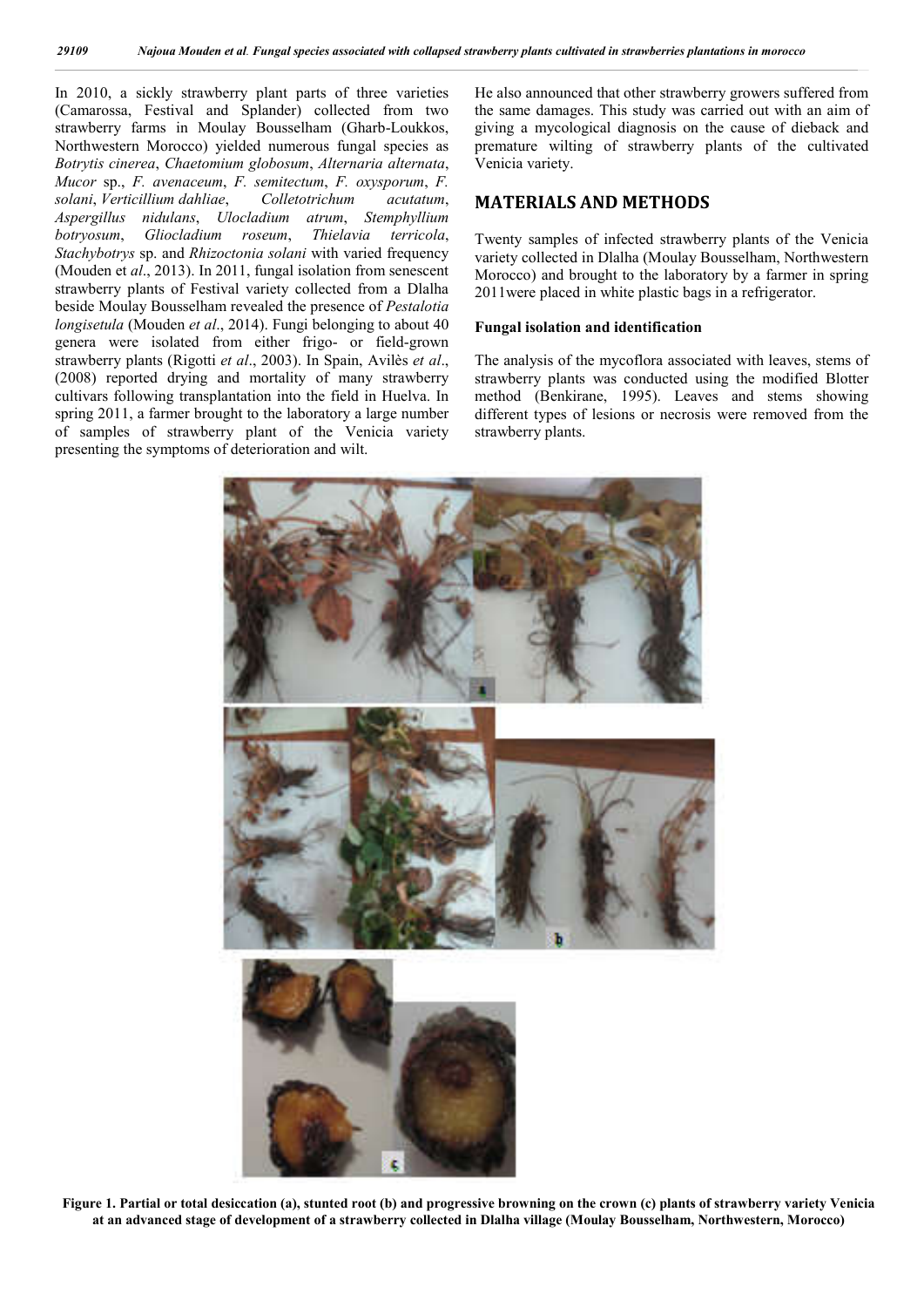#### **Table 1. Isolation percentages (%) of the fungal species isolated from various vegetative organs of strawberry plants of the Venicia variety collected in Dlalha village (Moulay Bousselham, Northwestern, Morocco)**

| Espèces fongiques            | Strawberries $(\% )$ | Leaves $(\% )$  | Stem $(\% )$       | Crown $(\% )$     | Root $(\%)$      |
|------------------------------|----------------------|-----------------|--------------------|-------------------|------------------|
| Botrytis cinerea             | 50.0a                | 30 <sub>b</sub> | 56.4b              |                   |                  |
| Alternaria alternata         | 38.4b                | 55.5a           | 65.5a              |                   |                  |
| Stemphylim sarciniforme      |                      | 10c             |                    |                   |                  |
| Cladosporium cladosporioides | 11.1c                |                 | 12.5de             |                   |                  |
| Ulocladium botrytis          |                      |                 | 4.3e               |                   |                  |
| Chaetomium globosum          | 5.5d                 | 11.1c           |                    |                   |                  |
| Aspergillus nidulans         | 11.1c                |                 |                    |                   | 19.1c            |
| Epicoccum purpurascens       |                      | 11.1c           | 10.2 <sub>de</sub> |                   |                  |
| Bipolaris spicifera          |                      | 5.5d            | 4.3e               |                   |                  |
| Nigrospora sphaerica         | 15.4c                |                 |                    |                   |                  |
| Coniella fragariae           | 5.5d                 |                 | 4.3e               |                   |                  |
| Neofusicoccum parvum         |                      | 10c             |                    |                   |                  |
| Torula herbarum              |                      |                 | 4.3e               |                   |                  |
| Cunninghamella elegans       |                      |                 |                    |                   | 9.5cd            |
| Apiosordaria hispanica       |                      |                 |                    |                   | 4.7 <sub>d</sub> |
| Fusarium sp.                 |                      |                 | 13.4de             |                   |                  |
| Fusarium oxysporum           |                      | 25 <sub>b</sub> | 30.4c              | 42.1 <sub>b</sub> | 38.1a            |
| Rhizoctonia solani           |                      |                 | 8.7de              | 47.3ab            | 42.8a            |
| Trichoderma harzianum        |                      |                 |                    |                   | 4.7 <sub>d</sub> |
| Macrophomina phaseolina      |                      |                 |                    | 52.6a             | 28.6bc           |
| Cylindrocarpon destructans   |                      |                 |                    | 10.5c             | 9.5cd            |
| Pythium sp.                  |                      | 10c             |                    | 10.5c             | 4.4d             |
| Phytophthora sp.             |                      |                 |                    | 5.3c              | 4.7d             |

(-) : genus not isolated

The results of the same line followed by different letters differ significantly at 5%.



**Figure 2. The microscopic appearance of fungal species isolated from organs of** *Fragaria ananassa***. a: conidia of** *Bipolaris spicifera***; b: conidiophore and conidia of** *Cladosporium cladosporioides***; c : conidiogenous cells and conidia of** *Coniella fragariae* **; d :** *Epicoccum*  purpurascens conidia; e : Nigrospora sphaerica; f : Neofusicoccum parvum ; g : Fusarium sp. ; h: Torula herbarum conidia; i : *Stemphyllium sarciniforme* **; j :** *Ulocladium botrytis***. Optical zoom: × 400. Mounting liquid : Cotton blue**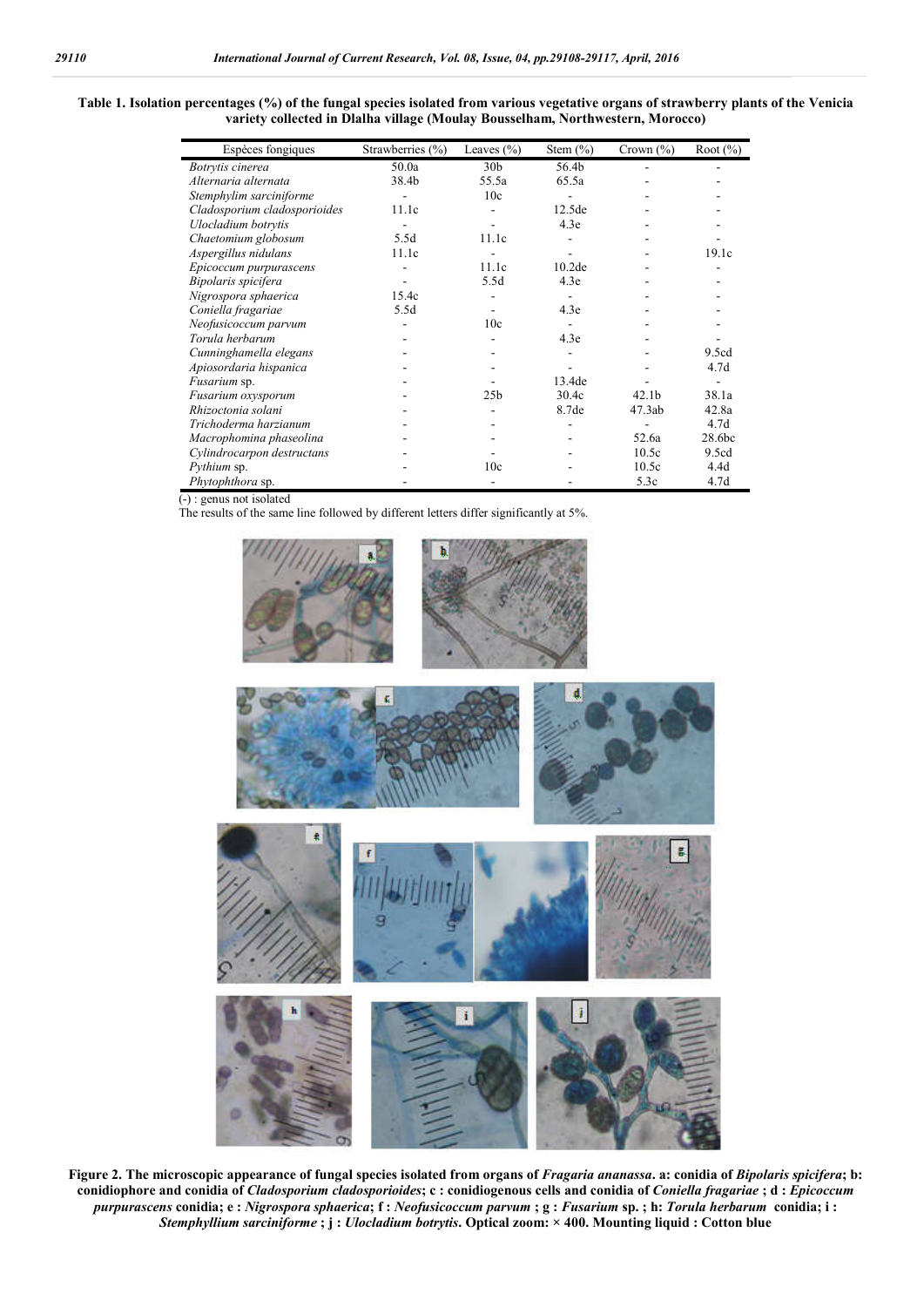The leaves fragments of 1 cm<sup>2</sup> and stems pieces of 1 cm length were washed with tap water, rinsed with sterile distilled water, disinfected with sodium hypochlorite at 5% for five minutes. Then, the fragments were rinsed three times for 30 s in sterile distilled water. After this, they were placed in sterile Petri dishes containing three discs of blotting paper, humidified with sterile distilled water. The dishes were after incubated in continuous light. Some leaves or stems fragments incubated in the same manner as previously were put on PSA agar plates (Potato Sucrose Agar: 200 g potato, 20 g sucrose, 15 g Agaragar and 1000 ml distilled water) and incubated on darkness at 28°C. The developed colonies were then observed for the species determination. Strawberries showing lesions, were disinfected with sodium hypochlorite at 1%, rinsed with sterile distilled water, air-dried on sterile blotting paper and placed on PSA agar plate. Dishes were kept at 24°C on darkness for 7 days. The roots removed from their ground gangue are washed with running water several times, cut out into small pieces of 0,5 to 1 cm, disinfected with alcohol for five minutes, put on sterile distilled water, dried with sterile filter paper, then placed in sterile Petri dishes containing water agar (15 g Agar-Agar and 1000 ml distilled water). After incubation at 28°C in the dark for 48 h, the colonies formed were transferred to PSA agar plates and incubated then in the same conditions for 7 days (Rapilly, 1968).

The observation of different cultures and fragments under the optical microscope has allowed us to identify the fungal species by using the identification keys of Gilman (1957), Tarr (1962), Ellis (1971), Chidambaram *et al*. (1974), Domsch *et al*. (1980) and Champion (1997). The percentage of infection and / or contamination by different fungal species is calculated according to the method of Ponchet (1966) which defines the frequency of isolation of different fungi from 100 lesions or 100 root rots present in the studied plants according to the formula:

 $PC = (NLI / NTL) \times 100$ PC: Percentage of infection and / or contamination; NLI: Number of lesions containing the fungal specie*.* NTL: Total number of lesions used in the isolation.

### **Statistical analysis**

Data were analyzed by one-way analysis of variance (ANOVA) and LSD test at 5% level. The percentages were transformed into Arcsin  $\sqrt{P}$  (where P is the proportion of percentage).

# **RESULT AND DISCUSSION**

In its preliminary examination, sample plants show apparent senescence of leaves, stems and strawberries (Figure 1a). In addition, the root system of some plants was reduced and root tissues were damaged and black (Figure 1b). On crowns, the transverse sections allowed the observation of circular necrosis of different size, brown dark colored, developed since central vascular tissue (Figure 1c). On the other hand, they show a deep perforation at the necrotic tissue. The isolations revealed the existence of heterogeneous fungal fructifications whose identification made it possible to determine various fungi

contaminating this batch as well as the calculation of their frequency of isolation from the organs analyzed. Indeed, 15 species of the fungal complex identified are isolated for the first time in the region. This is the case of *Bipolaris spicifera*  (Figure 2a), *Cladosporium cladosporioides* (Figure 2b), *Coniella fragariae* (Figure 2c), *Epicoccum purpurascens*  (Figure 2d), *Nigrospora sphaerica* (Figure 2e), *Neofusicoccum parvum* (Figure 2f), *Fusarium* sp. (Figure 2g), *Stemphyllium sarciniforme* (Figure 2h), *Torula herbarum* (Figure 2i), *Ulocladium botrytis* (Figure 2j), *Cylindrocarpon destructans* (Figure 3a), *Macrophomina phaseolina* (Figure 3b), *Phytophthora* sp. (Figure 3c), *Pythium* sp. (Figure 3d), *Apiosordaria hispanica* (Figure 3e), *Cunninghamella elegans* (Figure 3f) and *Trichoderma harzianum* (Figure 3g).

The proportions observed in the underground parts are considerably different from those of the above ones as well by the number of detected fungi as by the values obtained. Fruit samples were colonized mainly by *Botrytis cinerea* which presented a frequency of 50 and 38.4% by *Alternaria alternata* against lower frequencies not exceeding 15.4% by *Nigrospora sphaerica*, 11.1% related to *Cladosporium cladosporioides*, *Aspergillus nidulans* in comparison with 5.5% by *Chaetomium globosum* and *Coniella fragariae* (Table 1). At the leaf level, *A. alternata* is present with a frequency reaching 55.5% exceeded *B*. *cinerea* (30%), *Fusarium oxysporum* (25%), *Neofusicoccum parvum* and *Stemphylium sarciniforme* which hold comparable colonization rates with those of *Pythium* sp. (10%), *C. globosum* (11.1%) and *Epicoccum purpurascens* but higher than those of *Bipolaris spicifera* (5,5%). The isolation frequencies relating to the species found on the stems remain less important in the order of 4.3% except for *B. cinerea*, *A. alternata* passing respectively to 56.4, 65.5 and 30.4% for *F*. *oxysporum* compared to 13.4% for *Fusarium* sp., 12.5% for *Cladosporium cladosporioides*, 10.1 and 8.7% for *Epicoccum purpurascens*, *Rhizoctonia solani* and less than 4.4% for *Ulocladium botrytis*, *Bipolaris spicifera*, *Coniella fragariae* and *Torula herbarum*. Fungi associated with crowns are represented by frequency amounting to 52.6% attributed to *Macrophomina phaseolina*, *Rhizoctonia solani* (47.3%), 42.1% to *F*. *oxysporum*. Added to these, *Cylindrocarpon destructans*, *Pythium* sp. and *Phytophthora* sp. have got frequencies of 10.5 and 5.3% respectively. By invading the roots, these fungal agents recorded much lower frequencies in particular *C*. *destructans* whose frequency is 28.6% with the detection of *Cuninghamella elegans*, *Trichoderma harzianum*, *Aspergillus nidulans* and *Apiosordaria hispanica* at the respective proportions 9.5, 4.76, 19.1 and 4.7%.

The results indicated above, reveal the coexistence of various fungi distributed unequally on both sides on the aerial and underground organs of the strawberry plant. Thus, the underground parts were colonized especially by recognized pathogenic fungi on many crops. Among which, *C*. *destructans* responsible for black root rot, which affects the performance of strawberry plants in California was isolated from diseased plants strawberry showing discoloration of their vascular elements (Yuen *et al*., 1991). Studies conducted by Fang *et al*. (2012) showed the sensitivity of certain varieties of strawberry plant to this pathogen in the fields where the crown and root diseases are predominant.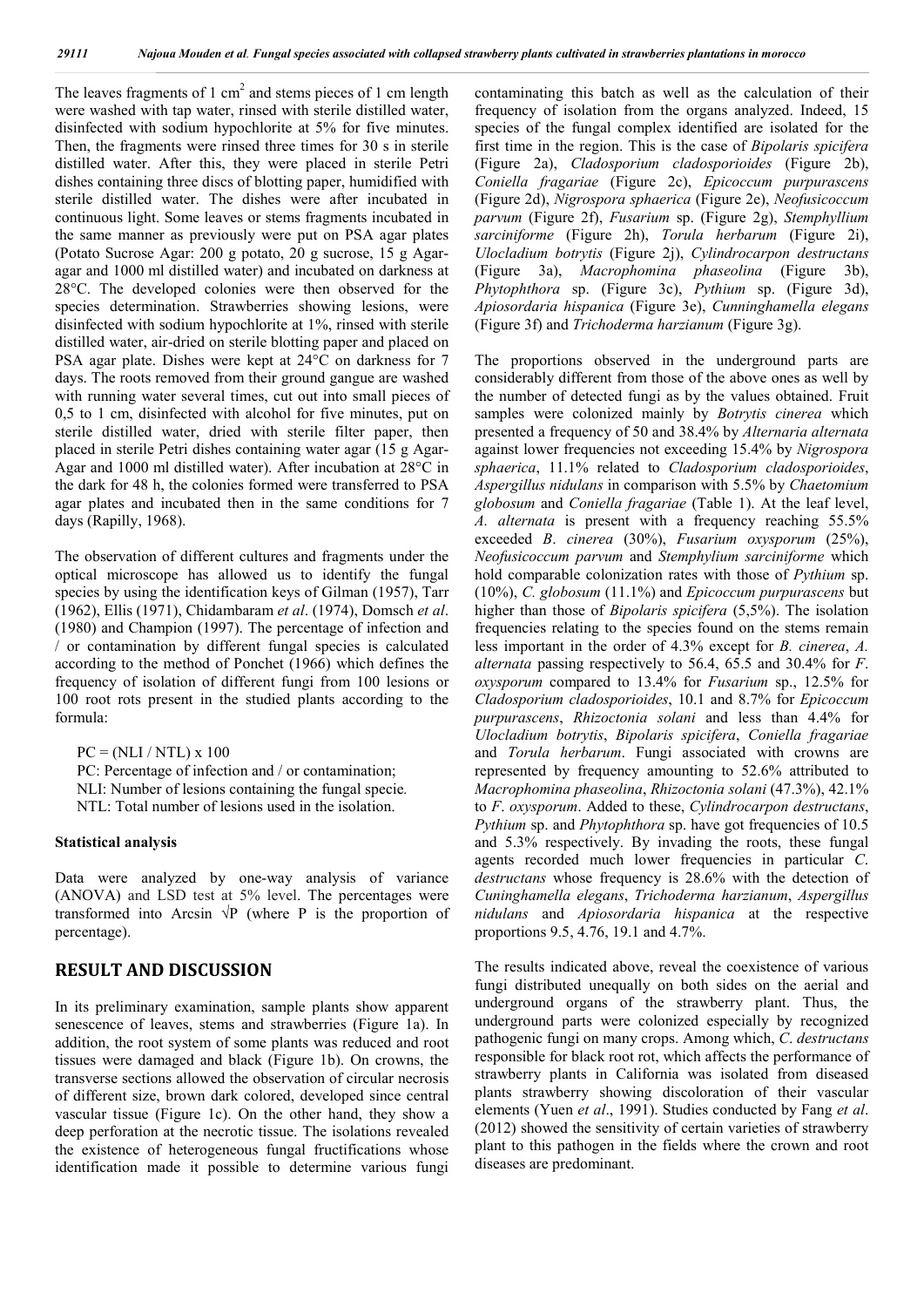

**Figure 3 The microscopic appearance of fungal species isolated from underground organs of strawberry plants; a : Conidia of**  *Cylindrocarpon destructans* **; b: Sclerotia of** *Macrophomina phaseolina***; c : Sporangia of** *Phytophthora* **sp. ; d : Sporangia of** *Pythium* **sp.; e : Asci with 8 ascospores and ascospores of** *Apiosordaria hispanica* **; f : Sporangiophores and Sporangioles of** *Cuninghamella elegans ;*  **g** *: Trichoderma harzianum* **conidia and conidiophore***.* **Optical zoom: × 400. Scale: en µm. Mounting liquid: Cotton blue**

According to Halleen *et al*. (2006), *C*. *destructans* is the main causal agent of black foot disease of grapevines and root rot of *Panax ginseng* (Jang *et al*., 2011). In Argentina, it was reported for the first time on *Rumohra adiantiformis* causing leaf blight; root and rhizome rot (Palmucci and Grijalba, 2009). Indeed, this fungus and *Macrophomina phaseolina* are combined to crown and root disease of strawberry (Fang *et al*., 2012). It was isolated from an economically important plant known as *Euphorbia lathyris* (Young and Alcorn, 1982). So far in Pakistan it has been reported to cause disease on 67 economic hosts including field crops, pulses, flowers and vegetable (Khan, 2007). According to this author, *M*. *phaseolina* generally affects the fibrovascular system of the roots and basal internodes and the severity of the disease is directly related to the population of viable sclerotia in the soil. In Spain, at the end of the 2006 season (May–June) collapsed and dying strawberry plants were observed on several cultivars in four fields (Avilés *et al*. 2008).

Cut crowns of affected plants revealed dark brown necrotic areas on the margins and along the woody vascular ring. Roots of these plants were also shown to be necrotic. For Zveibil *et al*. (2012), crown and root rot caused by this fungus has become predominant in Israel. In present study, *R*. *solani* witch remains the most virulent of its genus is well represented among communities of soil-borne fungi, it was highlighted on stems, crowns and roots. The tests carried out by Botha *et al*., (2003) indicate that *R*. *solani* was pathogenic to strawberry roots causing severe stunting, wilting and collapse on young strawberry plants. Abad *et al*. (1999) consider the black root rot a major disease of strawberry plant in States and in other countries; it is induced according to Christlyn *et al*., (2005) by a complex including *Rhizoctonia fragariae* and *Pythium* sp. Although they are slightly represented, the presence of both genera *Phytophthora* and *Pythium* joined previous studies. Indeed, the genus *Phytophthora* is one of the strong parasites dreaded on strawberry that many species have been designated.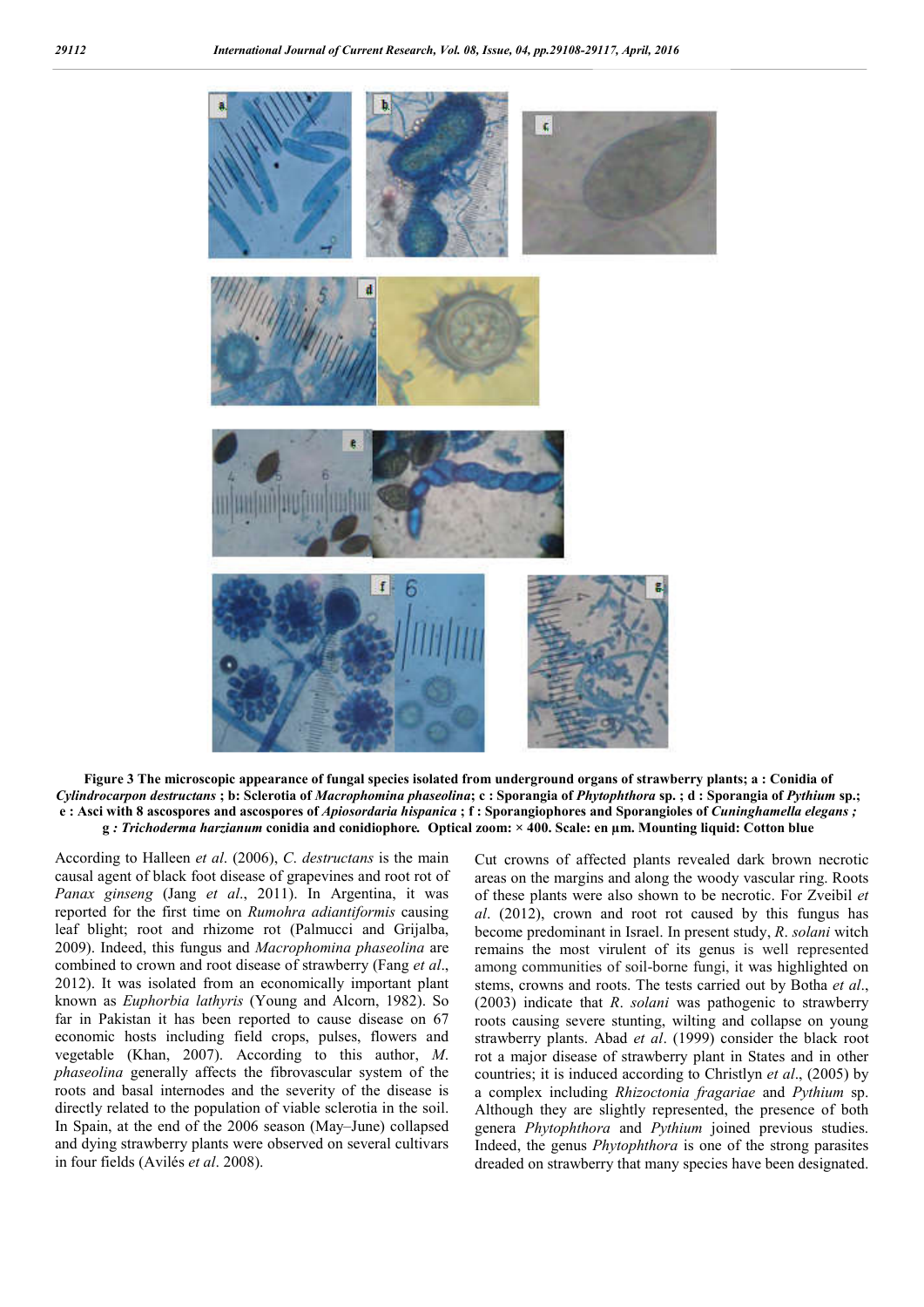*P*. *cactorum* responsible of bitter rot of strawberries (Chang, 1987; Sharma *et al*., 2005; Iribarren *et al*., 2012). According to Latorre and Viertel (2004), *P. cactorum* is the cause of root and crown rot of strawberry recently found in Chile and there is a potentially higher risk of dissemination and development of root and crown rot in plants kept under cool conditions before planted. Bhat and Brown (2010) have detected it on the roots, crowns and petiole tissues of strawberry plants. Also, considerable damage was recorded in the field, in tonnage transported following the invasion of strawberries by *P*. *cactorum* and *P*. *citrophthora* (Kao and Leu, 1979). In Japan, *P*. *cactorum* and *P*. *nicotiana* were encountered in three strawberry greenhouses (Li and *al*., 2013). According to De los Santos (2002), affected plants by *P*. *cactorum* exhibit an internal red-brown discoloration of the upper crown, a bluish discoloration of leaves, and the plants were wilted. Eventually, plants collapsed and died. Another species named *P. fragariae* is the causal agent of typical symptoms of red stele on strawberry (Milholland and Daykin, 1993). In addition, isolations from plants have yielded *Fusarium oxysporum* and *Pythium* sp. that were previously reported from strawberry and known to produce a root rot (Wilhelm, 1952).

In Egypt, Abdel-Sattar *et al*. (2008) attributed the black root rot and crown to *P. cactorum*, *C*. *fragariae*, *R. solani* and *F*. *oxysoprum*. The latter grows and survives for long periods on organic matter in soil and in the rhizosphere of many plant species (Fravel *et al*., 2003). Wilt-inducing isolates of *F*. *oxysporum* have been divided into more than 120 different formae speciales (f. spp.) according to their host range across a wide range of plant families (Fravel *et al*., 2003; Michielse and Rep, 2009). *F*. *oxysporum* f. sp. *fragariae* penetrates strawberry plants through roots, severely affecting roots and crowns, and resulting in rapid wilting and eventually death of strawberry plants (Fang *et al*., 2011; Koike *et al*., 2009). The crown and root deterioration can also result from an interaction between non-parasitic factors (Milholland *et al*., 1989) and root infections by fungi such as *Pythium* (Watanabe *et al*., 1977) and / or plant pathogenic nematodes (Mervosh and Lamondia, 2004). As soil-borne fungi, *Trichoderma harzianum* and *Cuninghamella elegans* encountered on the roots with a low frequency were accompanied by *Apiosordaria hispanica*. Indeed, *T*. *harzianum* is widespread in soil (Gaddeyya *et al*., 2012; Sharma *et al*., 2011; Rakesh Sharma, 2013), seeds (Hannin, 2003) and waters (Zehhar, 2011). *Cunninghamella elegans* is one of keratinophilic fungi isolated from soils of two tanneries in Jos metropolis in Nigeria (Nwadiaro *et al*., 2015).

One species of this genus was found on the skin and pulp of banana fruit (Meddah *et al*., 2010). Concerning *Apiosordaria hispanica*, it could be proposed as a new fungal resident of vegetative organs. According to Stchigel *et al*. (2000), the genus *Apiosordaria* belonging to *Ascomycetes class* comprises 21 species, including mainly soil-borne and coprophilous. In Spain, two species *Apiosordaria hispanica* sp. nov and *A*. *Globulosa* sp. nov have been isolated from soil of *Quercus ilex* L. and *Pinus halepensis* vegetations (Garcı´a *et al*., 2003). Another species called *A. antarctica* was found in Antarctica besides *A. nigeriensis* isolated from soil of Nigeria (Stchigel *et al*., 2003). Isolations made from senescent leaves without apparent typical symptoms revealed the dominant presence of some fungi that were previously reported as virulent colonizing strawberry leaves (Saber *et al*., 2003), it is mainly *B*. *cinerea* and *A*. *alternata* which infection leads respectively to blight (Hausbeck and Moorman, 1996) and black spots (Wada *et al*., 1996). Although the detection of other species is less frequent, their presence would indicate a weakness of the plant and an obvious source of nuisance for their impact on many plant species. In the present study, *Stemphylium sarciniforme* is reported for the first time on the strawberry. However, it was revealed pathogenic on *Cicer arietinum* (Nene *et al*., 1996). Its occurrence on *Trifolium pretense* L. and *T. repens* L. generates considerable damage in wet periods (Cho and Yu, 2000). Concerning *Epicoccum purpurascens*, its detection on strawberry plant dates for a long time, it was cited by Maas (1984) and Rigotti (2003).

This contaminant was found on senescent stems and debris from post harvest *Cicer arietinum* (Dugan *et al*., 2005). In addition, he is involved in biological control against one of rice pathogens (Motlagh, 2011), on strawberry leaves towards multiple parasites of the plant (Card, 2005), against *Pythium irregular* affecting legumes (Koutb and Ali, 2010). *C*. *cladosporioides* contaminated as well strawberries as the stems. Indeed, it can affect strawberry leaves (Gubler *et al*., 1999), it was associated with fungi encountered on the fruit of the date palm (*Phoenix dactylifera* L.) in conservation (Atia, 2011). According to Fatima *et al*. (2009), it is responsible for the deterioration of certain fresh fruit and vegetables after harvest. *Ulocladium botrytis* present on the stems was able to colonize bean seeds in Spain, desert plants distributed in the south of Iraq (Muhsin et Zwain, 1989). Similarly, it was isolated from infected leaves of *Scutia buxifolia* (Saparrat *et al*., 2007), plant debris (Ismail, 2006), soil in Iraq (Al Duboon and Mashhad, 2012). According to Müller-Stöver and Kroschel (2005), its use as mycoherbicide is of limited effectiveness against *Orobanche* spp. In addition, the strawberry leaves were hosted for the first time by *Bipolaris spicifera* which can cause fungal diseases.

In Morocco, it has been reported by Kadri *et al*. (2011) on *Punica granatum*, on *Ficus nitida retusa* (Drider *et al*., 2011), on *Citrullus lanatus* (El Mhadri *et al*., 2009). Its host range also includes *Eucalyptus tereticornis* (Mohanan and Sharma, 1986) and sorghum (Ünal *et al*., 2011) on which it induces leaf spot. A new resident has also been detected. It's *Coniella fragariae* who was found in strawberries and stems. Similarly, Deremiens *et al*. (1996) reported a high incidence estimated 50% of this fungus on strawberries in one of the communities surveyed in Manitoba. This species can also reach the petioles and the crown of strawberry plants (Rigotti, 2003). According to Mohan and Manokaran (2013), *Coniella* genus is recognized as pathogenic, causing visible leaf lesions on different clones of *Eucalyptus* spp. from separate locations in India. Along with all isolated species, it's also *Torula herbarum* that was previously enumerated in mycoflora associated with strawberry plants on farms in Brazil (Medeiros and *al*., 2007). In Michigan, the Torula genus was announced on strawberries (Beneke *et al*., 1954). The species *Torula herbarum* was also reported on *Eucalyptus microtheca* (Abbas *et al*., 2010). It showed aggressiveness towards *Aloe barbadensis* (Ayodele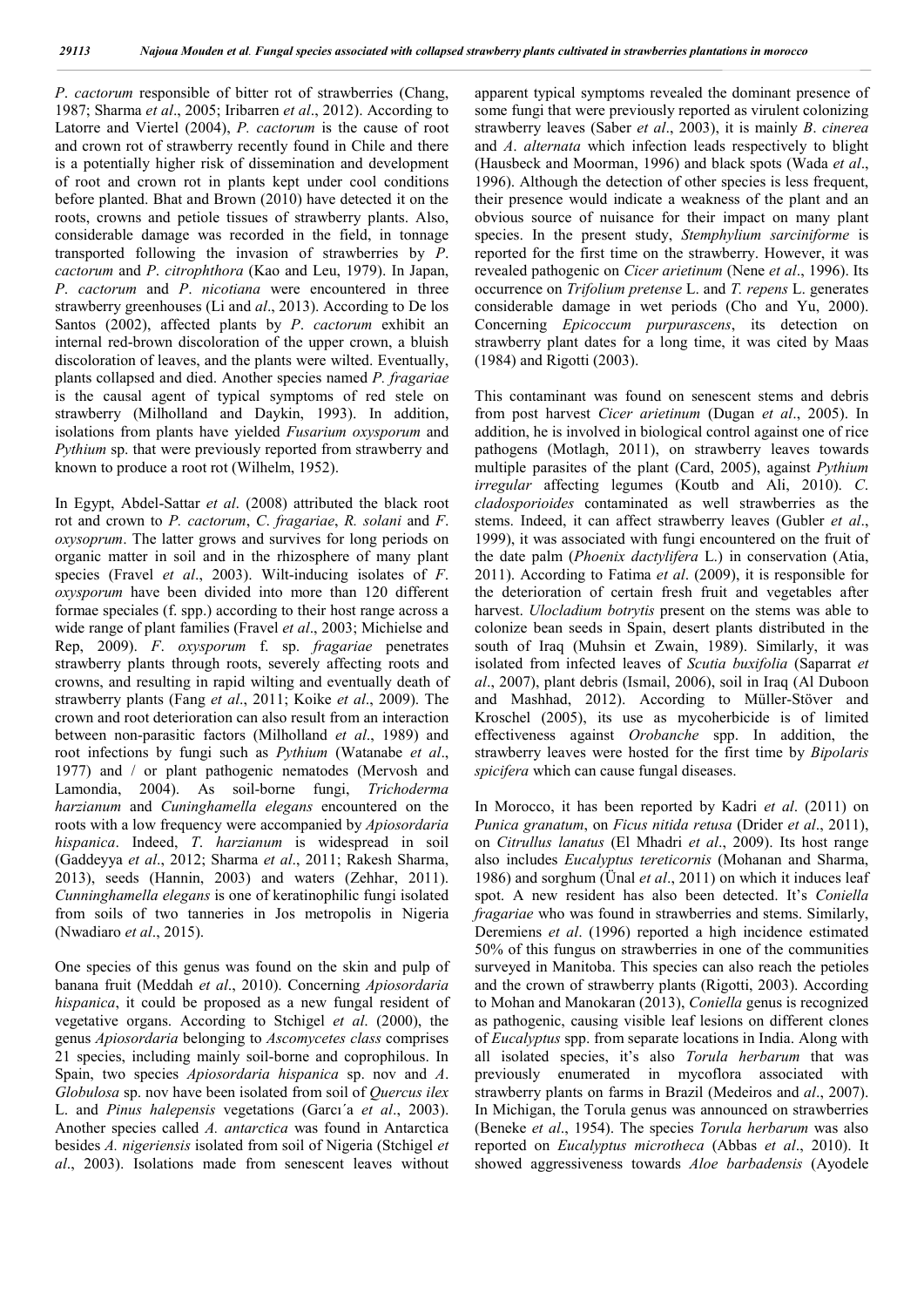and Ilondu, 2008). *Nigrospora sphaerica* is recognized pathogenic on other plant species as *Glycyrrhiza glabra* where it can cause the drying of the leaves and defoliation (Verma and Gupta, 2008), on *Cucurma wenyujin* causing severe leaf scorch (Zhang *et al.*, 2011). It's represented with a frequency of 6% among the isolated fungi and bacteria from the decay of the ginger rhizome after harvest (Moreira *et al*., 2013), on sorghum seeds (Panchal and Dhal, 2011). In India, *N. sphaerica* was recorded in a fungal population of air spora inside and outside some plantations (Panda *et al*., 2009). The fungal community identified on strawberry plants contains saprophytic, necrotrophic and pathogenic microorganisms but whose existence and the fluctuating frequency of isolation during the strawberry crop season and from one year to another could determine a diagnosis of plant health areas planting for a long time, the survival and productivity of vegetable cultivation.

Indeed, fungi are able to use different mechanisms to survive, multiply and spread as hydrolytic enzymes and toxins that allow their penetration and invasion of young plants. The study conducted by Lugauskas *et al*., (2003) confirmed the abundance of plant pathogenic fungi in the soil of the same plot where strawberry cultivation was practiced for longer time as *Ascochyta fragaricola, Cercospora fragariae, Fusarium equiseti, F. oxysporum, F. solani, Perenospora fragariae, Phytophthora cactorum, Pythium intermedium, P. ultimum, Plasmodiaphora brassicae, Sclerotium rolfsii and Verticillium albo-atrum* that have gradually accumulated from one year to another in the same plot of strawberry. Possibly, the dominance of some fungal species and their coexistence with pathogenic fungi would promote tissue damage and leads probably to this collapse and death of plant examined.

#### **Acknowledgments**

This study was conducted under the national program to support sector research, project RS-23: "Phytosanitary status of strawberry farming in Morocco and looking for alternative control means: Production and formulation of a *Trichoderma* spp. Biofungicide", funded by National Centre for Scientific and Technical Research (CNRST), Rabat, Morocco.

# **REFERENCES**

- Abad Z. G., Louws F. J. and Fernandez G. E., 1999. *Rhizoctonia* and *Pythium* species associated with black root rot of strawberries in North Carolina. Phytopathology, 89(6): S1(Abstr.).
- Abbas S. Q., Iftikhar T., Niaz M., Sadaf N. and Abbas A., 2010. New fungal records on *Eucalyptus* species from district Faisalabad Pakistan. *Pak. J. Bot*., 42(6): 4387-4392.
- Abdel-Sattar M. A., El-Marzoky H. A., Mohamed A. I., 2008. Occurrence of soil borne diseases and root knot nematodes in strawberry plants grown on compacted rice straw bales compared with naturally infested soil. *Journal of Plant Protection Research,* 48: 223-235.
- Al-Duboon A. H. A. and Mashhad M. H., 2012. Soil mycoflora of Thi-Qar marshes and their enzymatic activities. *Mesopot. J. Mar. Sci*., 27 (1): 39 – 48.
- Atia M. M. M., 2011. Efficiency of physical treatments and essential oils in controlling fungi associated with some stored date palm fruits. *Australian Journal of Basic and Applied Sciences*, 5(6): 1572-1580.
- Avilés M., Castillo S., Bascon J., Zea-Bonilla T., Martin-Sánchez P. M. and Pérez-Jiménez P. M., 2008. First report of *Macrophomina phaseolina* causing crown and root rot of strawberry in Spain. *Plant Pathology*, 57: 382.
- Ayodele S. M. and Ilondu E. M., 2008. Fungi associated with base rot disease of Aloe vera (*Aloe barbadensis*). *African Journal of Biotechnology*, 7 (24): 4471-4474.
- Beneke E. S., White L. S. and Fabian F. W., 1954. The incidence and pectolytic activity of fungi isolated from Michigan strawberry fruits. *Appl. Microbiol*., 2 (5): 253- 258.
- Benkirane R., 1995. Contribution à l'étude des maladies du riz au Maroc. Cas de la pyriculariose due à *Pyricularia oryzae*. Thèse de 3<sup>ème</sup>cycle. Université Ibn Tofaïl. Faculté des Sciences, Kénitra, Maroc, 145p.
- Berrie A.M., Harris D.C. and Xu X.M., 1998. Progress towards integrated control of *Botrytis* and powdery mildew of strawberry in the UK. IOBC/WPRS Bull., 21: 95–102.
- Bhat R. G. and Brown G. T., 2010. Specific detection of *Phytophthora cactorum* in diseased strawberry plants using nested polymerase chain reaction. *Plant Pathology*, 59: 121–129.
- Botha A., Denman S., Lamprecht S. C., Mazzola M. and Crous P. W., 2003. Characterisation and pathogenicity of *Rhizoctonia* isolates associated with black root rot of strawberries in the Western Cape province, *South Africa. Australasian Plant Pathology*, 32: 195-201.
- Brugnara E. C. and Mauro Porto Colli M. P., 2014. Leaf spot and leaflet removal in day-neutral strawberry cultivars under different cultivation conditions, in organic management IDESIA (Chile), 32 (1): 89-92.
- Bulger M. A., Ellis M. A. and Madden L.V., 1987. Influence of temperature and wetness duration on infection of strawberry flowers by *Botrytis cinerea* and disease incidence of fruit originating from infected flowers. Phytopathology, 77: 1225–1230.
- Card S. D., 2005. Biological control of *Botrytis cinerea* in lettuce and strawberry crops. Thesis Lincoln University, Canterbury, New Zealand., 199pp.
- Ceja-Torres L. F, Mora-Aguilera G. and Mora-Aguilera A., 2014. Agronomical management influence on the spatiotemporal progress of strawberry dry wilt in Michoacan, Mexico. African Journal of Agricultural Research, 9: 513-520.
- Champion R., 1997. Identifier les champignons transmis par les semences. INRA, Paris, 398 p.
- Chang H-S., 1987. *Phytophthora* species associated with strawberry fruit rot in Taiwan. Bot. Bull. Academia Sinica, 29: 61-67.
- Chidambaram P., Mathur S. B. and Neergaard P., 1974. Identification of seed-borne *Drechslera* species. Handbook on Seed Health Testing, series 2 B (3): 165-207.
- Cho H. S. and Yu, S. H., 2000. Occurrence of target leaf spot of red and white clovers caused by *Stemphylium sarciniforme* in Korea. *Plant Pathol. J.*, 16(6): 328-333.
- Christlyn A. P. and Hancock J. F., 2005. Field evaluation of strawberry genotypes for tolerance to black root rot on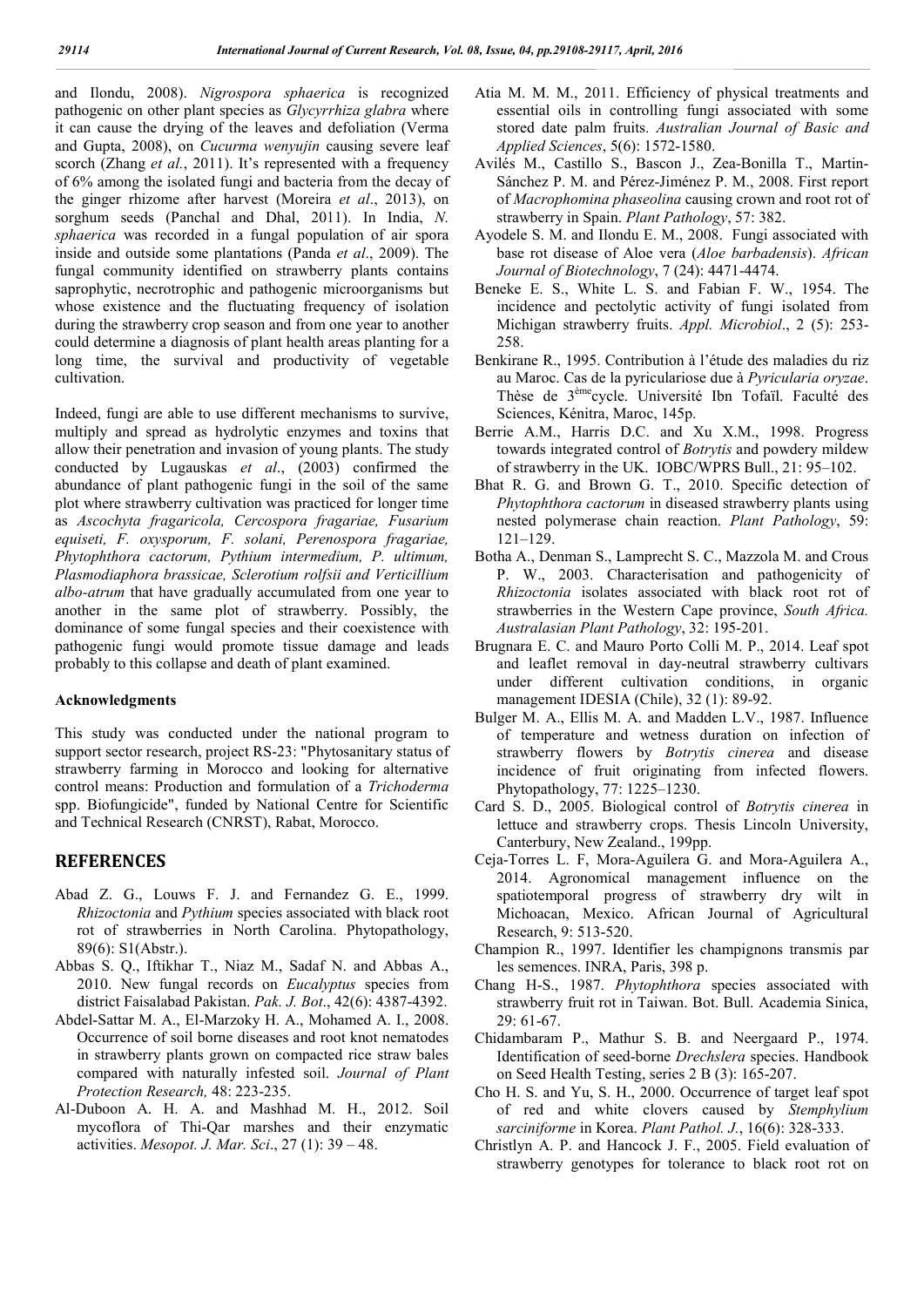fumigated and non fumigated soil. *J. Amer. Soc. Hort. Sci*., 130 (5): 688-693.

- De los Santos B., Porras M., Blanco C., Barrau C. and Romero F., 2002. First report of *Phytophthora cactorum* on strawberry plants in Spain. Pl. Dis., 86: 1051.
- Delhomez N., Carisse O., Lareau M. and Khanizadeh S., 1995. Susceptibility of strawberry cultivars and advanced selections to leaf spot caused by *Mycosphaerella fragariae*. Hortscience, 30(3): 592–595.
- Deremiens J., Desjardins M. and Kurtz R., 1996. Berry rot disease of day neutral strawberries 1995. lnventaire des maladies des plantes au Canada, 76 (1): 134-137.
- Domsch K. H., Gams W. and Anderson T. H., 1980. Compendium of soil fungi, Volume 1. Academic Press, London, 859 p.
- Drider R., Ouazzani-Touhami A., Benkirane R., Hsissou D. et Douira A., 2011. *Bipolaris spicifera*, un nouveau parasite foliaire de *Ficus retusa nitida* au Maroc. Bulletin de la Société Royale des Sciences de Liège, 80 : 1 - 7.
- Dugan F. M., Lupien S. L., Hernandez-Bello M., Peever T. L. and Chen W., 2005. Fungi resident in chickpea debris and the suppression of growth and reproduction of *Didymella rabiei* under laboratory conditions. Journal of Phytopathology, 153: 431-439.
- Duncan J. M., 2002. Prospects for integrated control of *Phytophthora* diseases of strawberry. *Acta Horticultura*, 567: 603–610.
- El Mhadri M., Benkirane R., Ouazzani Touhami A. and Douira A., 2009. *Citrullus lanatus*, a new host of *Bipolaris spicifera* in Morocco. Phytopathol. Mediterr. 48: 291–293.
- Fang X. L., Phillips D., Li H., Sivasithamparam K., and Barbetti M. J., 2011. Severity of crown and root diseases of strawberry and associated fungal and Oomycetes pathogens in Western Australia. Australasian Plant Pathology, 40: 109-119.
- Fang X. L., Phillips D., Verheyen G., Li H., Sivasithamparam K. and Barbetti M. J., 2012. Yields and resistance of strawberry cultivars to crown and root diseases in the field, and cultivar responses to pathogens under controlled environment conditions. *Phytopathologia Mediterranea*, 51 (1): 69 84.
- Fatima N., Batool H., Sultana V., Ara J. and Ehteshmul-Haque S., 2009. Prevalance of post-harvest rot of vegetables and fruits in Karachi, Pakistan. *Pak. J. Bot*., 41(6): 3185-3190.
- Fravel D.R., Olivan C., Alabouvette C., 2003. *Fusarium oxysporum* and its biocontrol. New Phytol. 157 : 493–502.
- Freeman S. and Katan T. 1997. Identification of *Colletotrichum* species responsible for anthracnose and root necrosis of strawberry in Israel. Phytopathology, 87: 516-521.
- Freeman S., Katan T. and Shabi E., 1998: Characterization of *Colletotrichum* species responsible for anthracnose diseases of various fruits. *Plant Dis*., 82: 596–605.
- Gaddeyya G., Shiny Niharika P., Bharathi P., and Ratna Kumar P. K., 2012. Isolation and identification of soil mycoflora in different crop fields at Salur Mandal. Advances in Applied Science Research, 3 (4): 2020-2026.
- Garcı´a D., Stchigel A. M. and Guarro J. 2003. Soil ascomycetes from Spain. XIII. Two new species of *Apiosordaria*. *Mycologia*, 95(1): 134–140.
- Gilman C. J., 1957. A manual of soil fungi, Second Edition. The Iowa State College Press-Ames, Iowa, U.S.A., 452 p.
- Golzar H., Phillips D. and Mack S. 2007. Occurrence of strawberry root and crown rot in Western Australia. Australasian Plant Disease Note, 2: 145–147.
- Gubler W. D., Feliciano A. J., Bordas A. C., Civerolo E. C., Melvin J. A. and Welch N. C. 1999. First report of blossom blight of strawberry caused by *Xanthomonas fragariae* and *Cladosporium cladosporioides* in California. Plant disease, 83 (4): 400.
- Halleen F., Schroers H- J., Groenewald J. Z., Rego C., Oliveira H. and Crous P. W. 2006. *Neonectria liriodendri* sp. nov., the main causal agent of black foot disease of grapevines. Stud. Mycol., 55: 227–234.
- Hannin S., 2003. Etude de la mycoflore du riz (*Oryza sativa*): Impact et moyens de lutte, Thèse Doct. Nat. Univ. Ibn Tofaïl, Kénitra Maroc. 170p.
- Hausbeck M. K. and Moorman G. W., 1996. Managing *Botrytis* in greenhouse –grown flower crop. Plant Disease, 80 (11): 1212-1217.
- Hutton D. G., Gomez A. O. and Mattner S. W. 2013. *Macrophomina phaseolina* and it's association with Strawberry Crown Rot in Australia. *International Journal of Fruit Science*, 13: 149-155.
- Iribarren M. J., González B. A. and Filippini S., 2012. Distribución de *Phytophthora cactorum* en el perfil de un suelo cultivado con frutilla (*Fragaria* x *ananassa*). Summa Phytopathologica, 38 (1): 17-23.
- Ismail A., 2006. Evaluation of coding and scaling techniques in fungal numerical taxonomy. *International Journal of Agriculture and Biology*, 8(5): 666-669.
- Jang Y., Kim S. G. and Kim Y. H., 2011. Biocontrol Efficacies of *Bacillus* species against *Cylindrocarpon destructans* causing Ginseng root rot. *Plant Pathol. J.,* 27(4): 333-341.
- Jarvis W. R., 1964. The effect of some climatic factors on the incidence of grey mould of strawberry and raspberry fruit. Hortic. Res., 3: 65–71.
- Juber K. S., Al-Juboory H. and Al- Juboory S. B., 2014. *Fusarium* wilt disease of strawbrry caused by *Fusarium oxysporum* f. *sp*. *fragariae* in Iraq and its control. *Journal of Experimental Biology and Agricultural Sciences*, 2(4): 419-427.
- Kadri O., Benkirane R., Ouazzani Touhami A. and Douira A., 2011. *Punica granatum*: A new host of *Bipolaris spicifera*  in Morocco. *Atlas Journal of Biology*, 1 (3): 47-51.
- Kao C. W. and Leu L. S., 1979. Strawberry fruit rot caused by *Phytophthora cactorum* and *P*. *citrophthora*. Plant Prot. Bull. (Taiwan), 21: 239-243.
- Khan S. N., 2007. *Macrophomina phaseolina* as causal agent for charcoal rot of sunflower. Mycopath., 5 (2): 111-118.
- Koike S.T., S. C. Kirkpatrick and T. R. Gordon, 2009. *Fusarium* wilt of strawberry caused by *Fusarium oxysporum* in California. Plant Dis., 93 : 1077.
- Koutb M. and Ali E. A., 2010. Potential of *Epicoccum purpurascens* strain 5615 AUMC as a biocontrol agent of *Pythium irregulare* root rot in three leguminous plants. Mycobiology, 38(4): 286-294.
- Latorre B. A. and Viertel Y. S., 2004. Presencia de *Phytophthora cactorum* en Frutillas (*Fragaria x ananassa*) Conservadas en Frío. *Cien. Inv. Agr*., 31(2): 111-117.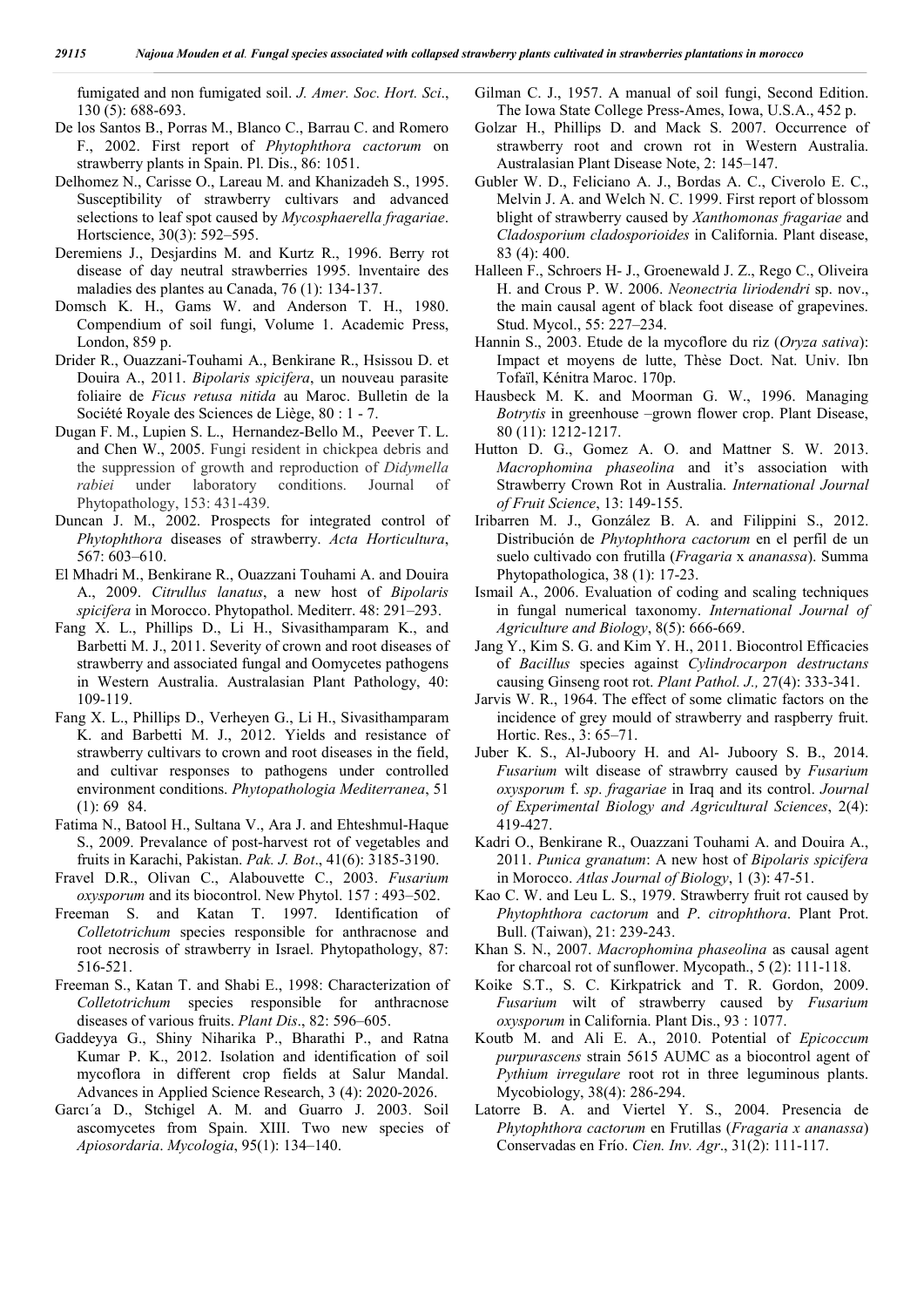- Li M., Inada M., Watanabe H., Suga H. and Kageyama K., 2013. Simultaneous detection and quantification of *Phytophthora nicotianae* and *P*. *cactorum*, and distribution analyses in strawberry greenhouses by Duplex Real-time PCR. Microbes Environ., 28 (2) : 195–203.
- Lugauskas, A., Repekien, J., Uselis N. and Rašinskien, A. B., 2003. Problems of a longtime strawberry growing in one plot. Hortorum Cultus, 2(2): 59-68.
- Maas J. L. Ed., 1984. Compendium of strawberry diseases. The American Phytopathological Society, St. Paul, MN, 138pp.
- Manici L. M., Caputo F. and Baruzzi G., 2005. Additional experiences to elucidate the microbial component of soil suppressiveness towards strawberry black root rot complex. Annals of Applied Biology, 146: 421–431.
- Meddah N., Ouazzani Touhami A. et Douira A., 2010. Mycoflore associée au bananier (*Musa accuminata* L.), variété grande naine, cultivé sous serre dans la région du Gharb (Maroc). Bulletin de l'Institut Scientifique, Rabat, section Sciences de la Vie, 32 (1): 1-11.
- Medeiros J., Guerrero R. T. and Prade C. A., 2007. Antagonismo *in vitro* de *Trichoderma harzianum*, *Trichoderma koningii* e *Paecilomyces variotti* a fungos patogênicos do morangueiro. Pesq. Agrop. Gaúcha, Porto Alegre, 13 (1-2): 39-45.
- Mervosh T. L. and LaMondia J. A., 2004. Strawberry black root rot and berry yield are not affected by use of terbacil herbicide. HortSci., 39 (6): 1339–1342.
- Michielse CB, Rep M., 2009. Pathogen profile update: *Fusarium oxysporum*. Mol Plant Pathol., 10 (3): 311-24.
- Milholland R. D. and Daykin M. F., 1993. Colonization of roots of strawberry cultivars with different levels of susceptibility to *Phytophthora fragariae*. Phytopathology, 83: 538-542.
- Milholland R. D., Cline W. O. and Daykin M. E. 1989. Criteria for identifying pathogenic races of *Phytophthora fragariae* on selected strawberry genotypes. Phytopathology, 79: 535-538.
- Mingzhu L. I., Asano T., Suga H. and Kagevama K., 2011. A Multiplex PCR for the detection of *Phytophthora nicotianae* and *P. cactorum*, and a survey of their occurrence in strawberry production areas of Japan. Plant Dis., 95: 1270-1278.
- Mohan V. and Manokaran P., 2013. Assessment of disease problems in different clonal plantations of *Eucalyptus* spp. in South India. *J. Acad. Indus. Res*., 1(9): 514-524.
- Mohanan C. and Sharma K., 1986. *Bipolaris spicifera* and *Exserhilum rostratum* causing leaf spots of *Eucalyptus Tereticornis* – New record from India. Current Science, 55 (19): 990-992.
- Moreira S. I., Dutra D. D. C., Rodrigues A. C., Oliveira J. R. D., Dhingra O. D. and Pereira O. L., 2013. Fungi and bacteria associated with post-harvest rot of ginger rhizomes in Espirito Santo, Brezil. Tropical Plant Pathology, 38(3): 218-226.
- Moročko I., 2006. Characterization of the strawberry pathogen *Gnomonia fragariae*, and biocontrol possibilities. Doctoral thesis Swedish University of Agricultural Sciences, 43pp.
- Motlagh M. R. S., 2011. Evaluation of *Epicoccum purpurascens* as biological control agent of *Echinochloa*

spp. in rice fields. *Journal of Food, Agriculture & Environment*, 9 (1): 394 – 397.

- Mouden N., Benkirane R., Ouazzani Touhami A., et Douira A. 2013. Mycoflore de quelques variétés du fraisier (*Fragaria ananassa* L.), cultivées dans la région du Gharb et le Loukkos (Maroc). *Journal of Applied Biosciences*, 61: 4490–4514.
- Mouden N., Benkirane R., Ouazzani Touhami A., et Douira A. 2014. Pathogenic capacity of *Pestalotia longisetula* Guba reported for the first time on strawberry (*Fragaria ananassa* Duch.) in Morocco. *International Journal of Pure & Applied Bioscience*, 2 (4): 132-141.
- Muhsin T. M. and Zwain K. H., 1989. Correlation between fungal populations and amino acid levels of salt desert plants. Sydowia, 41: 209-218.
- Muller H. W. K., 1965. The present state of grey mould (*Botrytis cinerea*) control in strawberry growing. Rev. Appl. Mycol., 44 (8): 408.
- Müller-Stöver D. and Kroschel J., 2005. The potential of *Ulocladium botrytis* for biological control of *Orobanche*  spp. Biological Control, 33: 301–306.
- Naja K., 1995. Étude sur la production de plants de fraisier dans la région de Souss-Massa. Mémoire de 3ème cycle. IAV Hassan II. Complexe Horticole, Agadir, 88p.
- Nene Y. L., Sheila V. K. and Sharma S. B., 1996. A world list of chickpea and pigeonpea pathogens. 5th Edition, ICRISAT, Patancheru, India. pp. 27.
- Nwadiaro P. O., Ogbonna A. I., Moneme J. C. Chuku. A. and Makut M. D., 2015. Physico-chemical parameters and proteolytic potentials of fungal flora of soils stressed by tannery wastes in jos, Nigeria. *European Scientific Journal*, 11(9): 104-117.
- Palmucci H. E. P. and Grijalba P. E., 2009. *Cylindrocarpon destructans*, causing root and rhizome rot in *Rumohra adiantiformis*. Australasian Plant Disease Notes, 4: 105– 107.
- Panchal V. H. and Dhale D. A. 2011. Isolation of seed-borne fungi of sorghum (*Sorghum vulgare* pers). *Journal of phytol*., 3 (12): 45-48.
- Panda T., Panda B. and Mishra N. 2009. Seasonal incidence of air borne fungi in Coastal Belt of Orissa. *J. Hum. Ecol*., 26 (3): 205-207.
- Paulus A. O., 1990. Fungal diseases of strawberry. *Journal HortScience,* 25 (8): 885-889.
- Ponchet A., 1966. Etude des contaminations mycopéricarpiques du caryopse du blé. *Crop Research* (Hisar), 7 (3): 554-460.
- Rakesh Sharma M. S., Raju N.S., 2013. Frequency and percentage occurrence of soil mycoflora in different crop fields at H D Kote of Mysore district. *International Journal of Environmental Sciences*, 3 (5): 1569-1576.
- Rapilly F., 1968. Les techniques de mycologie en pathologie végétale. Annales des Epiphyties, Institut National de la Recherche Agronomique Paris, V19 no. Hors-série, 103 p.
- Rigotti S., Viret O. and Gindrat D., 2003. Fungi from symptomless strawberry plants in Switzerland. Phytopathol. Mediterr., 42: 85–88.
- Saber M. M., Sabet K. K., Moustafa-Mahmoud S. M. and Khafagi I. Y. S., 2003. Evaluation of biological products, antioxidants and salts for control of strawberry fruits rots. *Egyptian Journal of Phytopathology*, 31 (1-2): 31-43.